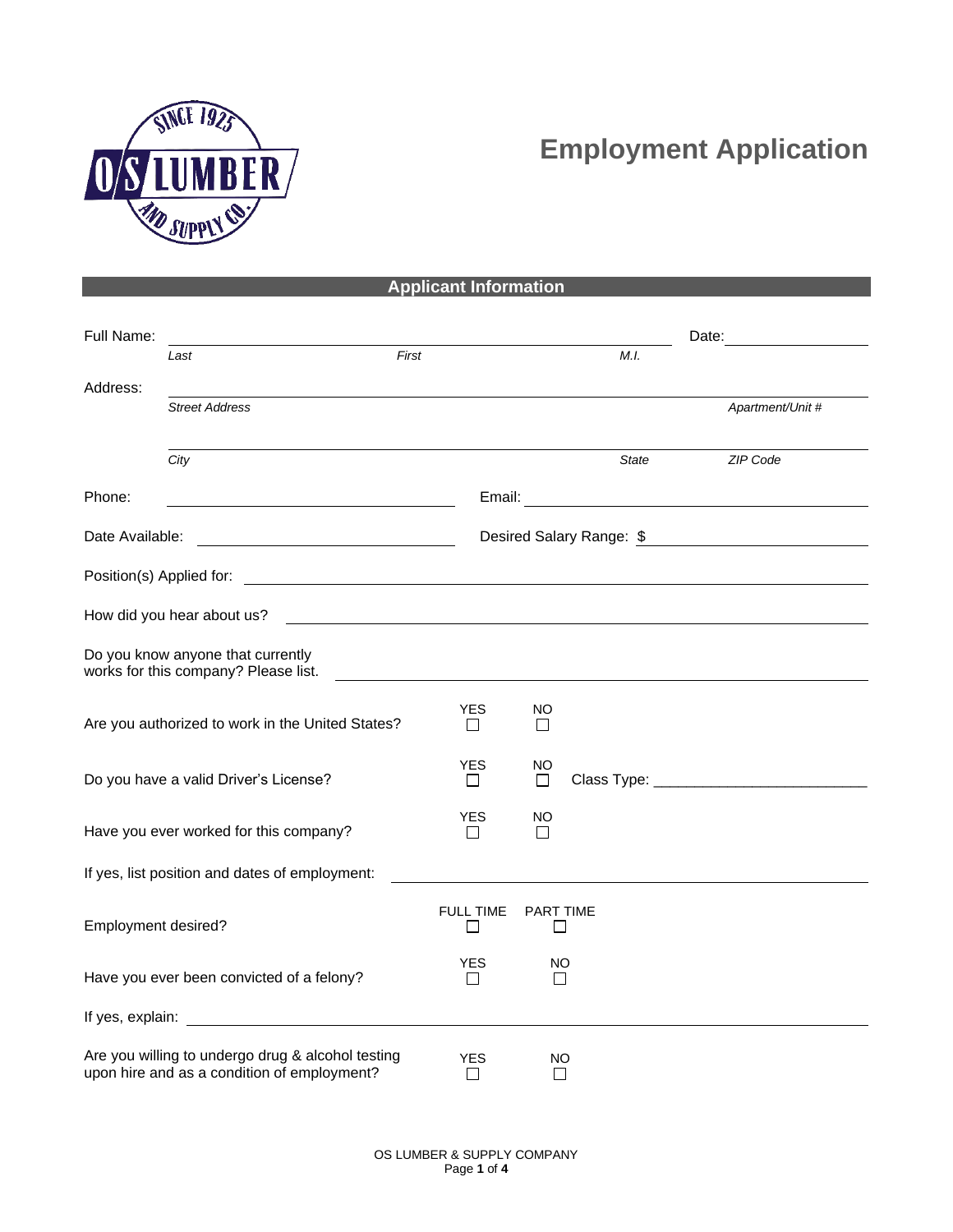## **Education & Training**

*Please list all education and any relevant certifications and/or training for the positions applied (e.g., forklift, CDL driving, leadership/management, etc.).*

| Did you graduate? $\square$ | <b>YES</b> | NO.           | Diploma: experience and a series of the series of the series of the series of the series of the series of the series of the series of the series of the series of the series of the series of the series of the series of the  |  |
|-----------------------------|------------|---------------|--------------------------------------------------------------------------------------------------------------------------------------------------------------------------------------------------------------------------------|--|
|                             |            |               | College: 2001 College: 2008 College: 2012 City, State: 2008 City, State: 2008 College: 2012 2013 2014 2014 201                                                                                                                 |  |
| Did you graduate? $\Box$    | <b>YES</b> | NO<br>$\Box$  | Degree: Note and the second contract of the second contract of the second contract of the second contract of the second contract of the second contract of the second contract of the second contract of the second contract o |  |
|                             |            |               | City, State: 2008. Experience of the City, State:                                                                                                                                                                              |  |
| Did you graduate? $\Box$    | <b>YES</b> | NO.<br>$\Box$ | Degree: Note and the second contract of the second contract of the second contract of the second contract of the second contract of the second contract of the second contract of the second contract of the second contract o |  |
|                             |            |               | Other: 2000 Communication City, State: 2000 City, State: 2000 City, State: 2000 City, State: 2000 City, State:                                                                                                                 |  |
| Did you graduate? $\Box$    | YES        | NO.<br>$\Box$ |                                                                                                                                                                                                                                |  |
|                             |            |               | <b>References</b>                                                                                                                                                                                                              |  |
|                             |            |               | Please list three professional references the company can contact.                                                                                                                                                             |  |
|                             |            |               |                                                                                                                                                                                                                                |  |
|                             |            |               |                                                                                                                                                                                                                                |  |
|                             |            |               |                                                                                                                                                                                                                                |  |
|                             |            |               |                                                                                                                                                                                                                                |  |
|                             |            |               |                                                                                                                                                                                                                                |  |
|                             |            |               |                                                                                                                                                                                                                                |  |
|                             |            |               |                                                                                                                                                                                                                                |  |
| Address:                    |            |               | Email:                                                                                                                                                                                                                         |  |
|                             |            |               |                                                                                                                                                                                                                                |  |
|                             |            |               |                                                                                                                                                                                                                                |  |
| Full Name:                  |            |               | Relationship:<br><u> 1980 - Jan Samuel Barbara, politik e</u>                                                                                                                                                                  |  |
| Company:                    |            |               |                                                                                                                                                                                                                                |  |
| Address:                    |            |               | Email:                                                                                                                                                                                                                         |  |
|                             |            |               |                                                                                                                                                                                                                                |  |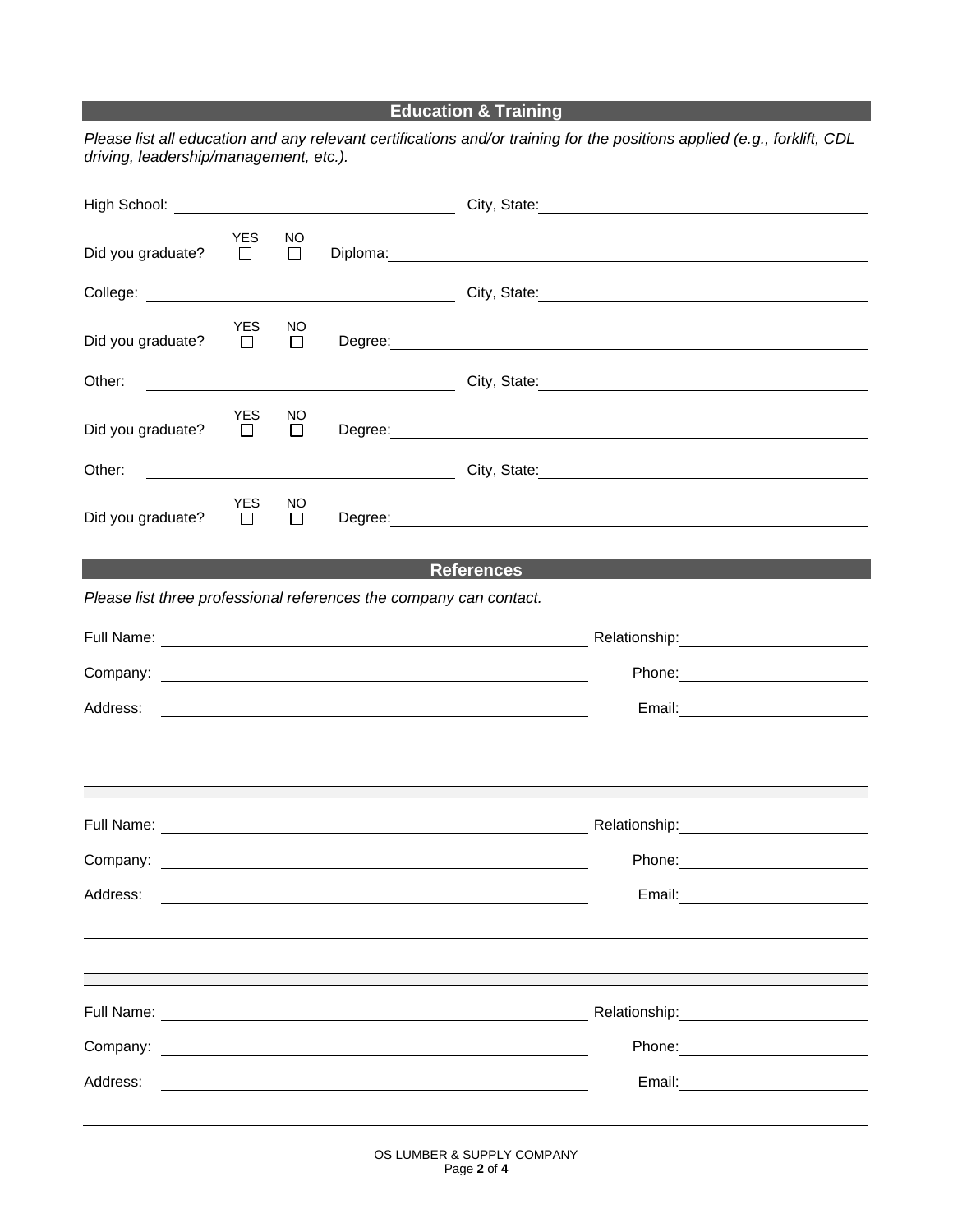**Work Experience** 

|                                                                                                                                                                                                                                     | Please list your current and previous work experience with the most recent position listed first.                                                                                                                              |          |                              |                     |                                                                                                                                                                                                                                |  |
|-------------------------------------------------------------------------------------------------------------------------------------------------------------------------------------------------------------------------------------|--------------------------------------------------------------------------------------------------------------------------------------------------------------------------------------------------------------------------------|----------|------------------------------|---------------------|--------------------------------------------------------------------------------------------------------------------------------------------------------------------------------------------------------------------------------|--|
| Company: <u>example and the company</u> company of the company of the company of the company of the company of the company of the company of the company of the company of the company of the company of the company of the company |                                                                                                                                                                                                                                |          |                              |                     |                                                                                                                                                                                                                                |  |
| Address:                                                                                                                                                                                                                            | <u> 1988 - Andrea Branden, amerikan basar pada sebagai personal di sebagai personal di sebagai personal di sebagai</u>                                                                                                         |          |                              |                     | Supervisor: Supervisor: Supervisor: Supervisor: Supervisor: Supervisor: Supervisor: Supervisor: Supervisor: Supervisor: Supervisor: Supervisor: Supervisor: Supervisor: Supervisor: Supervisor: Supervisor: Supervisor: Superv |  |
|                                                                                                                                                                                                                                     |                                                                                                                                                                                                                                | Starting |                              | Salary: \$          | Ending<br>Salary: \$                                                                                                                                                                                                           |  |
|                                                                                                                                                                                                                                     |                                                                                                                                                                                                                                |          |                              |                     |                                                                                                                                                                                                                                |  |
| From: $\frac{1}{2}$ From:                                                                                                                                                                                                           |                                                                                                                                                                                                                                |          |                              |                     | Reason for Leaving: Management Control of the Reason for Leaving:                                                                                                                                                              |  |
| May we contact your previous supervisor for a reference?                                                                                                                                                                            |                                                                                                                                                                                                                                |          | <b>YES</b><br>$\blacksquare$ | NO<br>$\Box$        |                                                                                                                                                                                                                                |  |
|                                                                                                                                                                                                                                     |                                                                                                                                                                                                                                |          |                              |                     |                                                                                                                                                                                                                                |  |
| Address:                                                                                                                                                                                                                            | <u> 1989 - Johann Stein, marwolaethau a bhann an t-Amhainn an t-Amhainn an t-Amhainn an t-Amhainn an t-Amhainn a</u>                                                                                                           |          |                              |                     |                                                                                                                                                                                                                                |  |
|                                                                                                                                                                                                                                     |                                                                                                                                                                                                                                | Starting |                              | Salary: \$          | Ending<br>Salary:\$                                                                                                                                                                                                            |  |
|                                                                                                                                                                                                                                     |                                                                                                                                                                                                                                |          |                              |                     |                                                                                                                                                                                                                                |  |
| From:                                                                                                                                                                                                                               | To: the contract of the contract of the contract of the contract of the contract of the contract of the contract of the contract of the contract of the contract of the contract of the contract of the contract of the contra |          |                              |                     | Reason for Leaving:<br><u>Leaving:</u>                                                                                                                                                                                         |  |
| May we contact your previous supervisor for a reference?                                                                                                                                                                            |                                                                                                                                                                                                                                |          | <b>YES</b><br>$\Box$         | NO<br>$\Box$        |                                                                                                                                                                                                                                |  |
|                                                                                                                                                                                                                                     |                                                                                                                                                                                                                                |          |                              |                     |                                                                                                                                                                                                                                |  |
| Address:                                                                                                                                                                                                                            | <u> 1989 - Johann Barn, mars ann an t-Amhainn an t-Amhainn an t-Amhainn an t-Amhainn an t-Amhainn an t-Amhainn an</u>                                                                                                          |          |                              |                     | Supervisor: 2000                                                                                                                                                                                                               |  |
|                                                                                                                                                                                                                                     |                                                                                                                                                                                                                                | Starting |                              | Salary: <b>\$</b>   | Ending<br>Salary:\$                                                                                                                                                                                                            |  |
|                                                                                                                                                                                                                                     |                                                                                                                                                                                                                                |          |                              |                     |                                                                                                                                                                                                                                |  |
| From: $\qquad \qquad$                                                                                                                                                                                                               |                                                                                                                                                                                                                                |          |                              |                     | Reason for Leaving:<br><u> Reason</u> for Leaving:                                                                                                                                                                             |  |
| May we contact your previous supervisor for a reference?                                                                                                                                                                            |                                                                                                                                                                                                                                |          | <b>YES</b><br>$\Box$         | <b>NO</b><br>$\Box$ |                                                                                                                                                                                                                                |  |